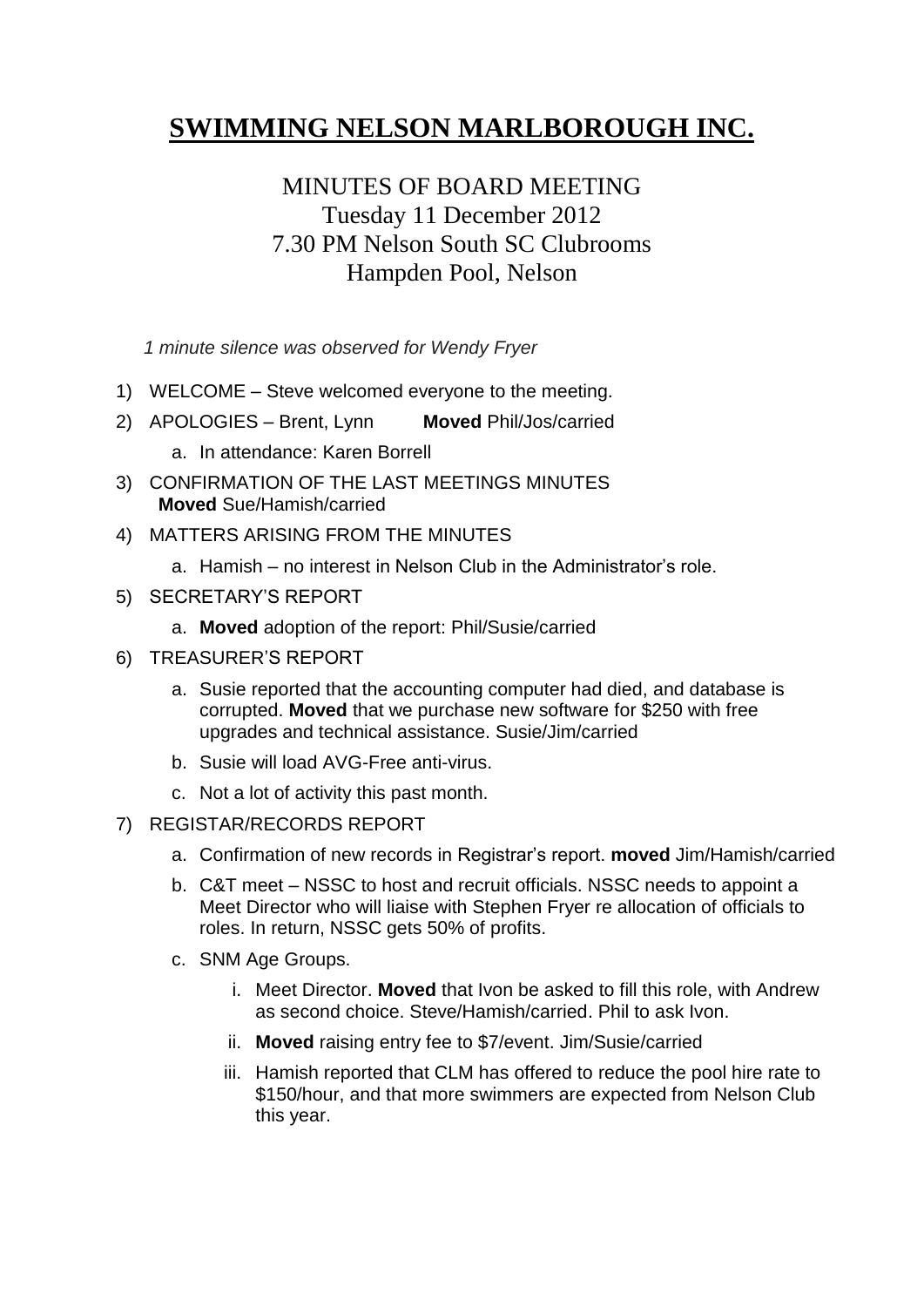- 1. Jos **moved** that we send a letter to Vaughn Pope at CLM thanking him for the reduction in pool hire rate. Hamish to draft and provide to Lindie. Jos/Phil/carried.
- iv. **Moved** that \$20 fine will be assessed for swimmers who scratch late for a final, including timed finals. Steve/Phil/carried. Note: Referee to issue DQ slip for "Failure to show up at blocks". Fines to be paid prior to entry in any future SNM meet.
- v. **Moved** that we retain 100IM as a Time Trial. Jos/Hamish/carried.
- d. Training session for country clubs
	- i. **Hamish** will ask Nelson South if Golden Bay swimmers can join the NSSC Friday evening training session.
- e. Meet Manager renewal. The Board happy to proceed on the basis having clubs host the meets and them using their own licenses. Will need to get the add-in Timing Console Interface for Blenheim – to be considered in context of possible purchase of touch pads.
- f. Overall report. Jim **moved** adoption of his report/Jos/carried.
- 8) PUBLICITY/COMMUNICATION REPORT Hamish reported that he had submitted a media story for the Fab 50s meet, and got good coverage in the Nelson Mail and Leader. Sue complimented Hamish on the excellent story and the way he included mention of all the clubs.
- 9) FUNDING REPORT Sue presented Lynn's report.
	- a. The funding application for a grant to purchase medals for the C&T meet, SNM Age Groups, SNM Winter Meet and SI Champs, and for ribbons for all of these meets except for the Age Groups for which there are no ribbons.
	- b. Starter Box. Phil will try to get a quote on letterhead from Daktronics. Current starter box is 22 years old and failing. Want to get a Daktronics because it is compatible with our semi-automatic timing gear and is the same make as Blenheim, so parts inter-changeable.
	- c. Touch pads. Phil reported on the quote has received from Daktronics for a full suite (10 + 1 extra) of touch pads and associated wiring etc, plus a scoreboard. Entire package was about US\$45k excluding GST and shipping. **Jos** to confirm width of lanes at ASB. On-going maintenance cost is unknown, but Auckland indicated some time ago that annual cost is around \$1000 per pad per year.
		- i. Lesley Huckins looking into whether we can get the used touch pads from QEII.
		- ii. If we do apply for funding for Touch Pads, we can do it through Blenheim SC.
	- d. **Moved** that we apply to NZ Community Trust for \$2306 (based on quote of USD1,845.00 at NZ\$1.25/USD) for a new Daktronics HS-200R starter box. Steve/Jim/carried.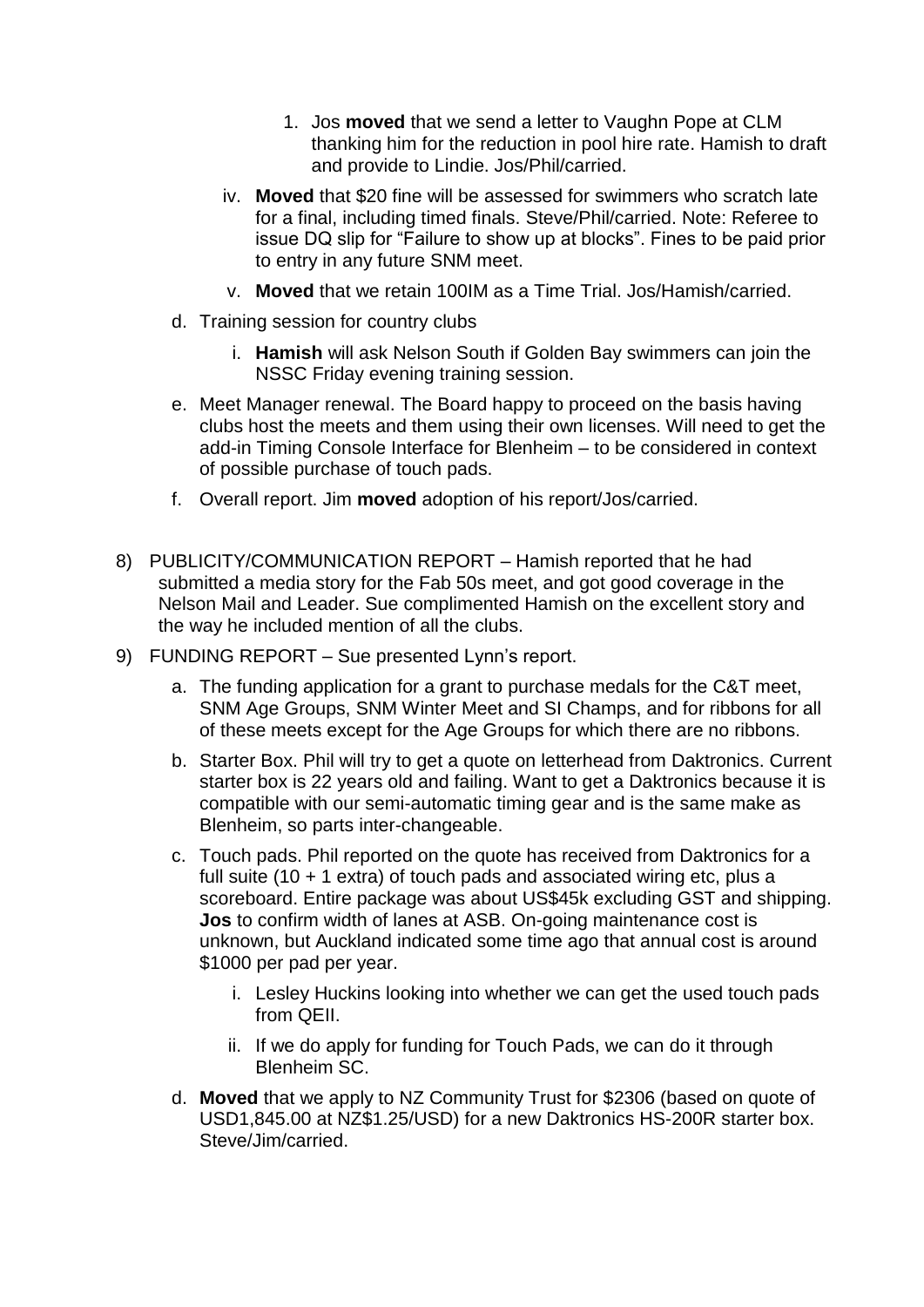- 10) TECHNICAL Good to see new officials being trained through the clubs.
- 11) COACHING REPORT nothing to report.
- 12) GENERAL BUSINESS
	- 2013 NM Age Groups Planning & Budget covered above.
	- SNM Time Trial Planning Confirmed 4pm start on 23 January. Moved that Andrew McFarlane be asked be referee and organise officials (4 IOTs and chief timekeeper). Steve/Jim/carried.
	- SI Champs Sept 10/13
		- i. Lesley Huckins has agreed to be Meet Director.
		- ii. Phil reported on progress including budget.
	- SNZ Teleconference Meeting (Hamish)
		- i. Hamish reported back on meeting, including new appointment to HP director.
	- SNZ AGM report back
		- i. Brent's report has been circulated. Hamish noted that the Board should discuss the proposed competition zones and which zone we wish to affiliate with.
		- ii. **Moved** that we form a committee of Hamish, Brent and Steve to investigate options with regard joining either South or Central zone competitions and report back to the board. Jim/Phil/carried.
	- Nelson SC representation on SNM Board
		- i. Steve **moved** that Karen Borrell be co-opted as a full member of SNM Board, and to be the liaison person for Nelson Swimming Club. Steve/Jos/carried.
		- ii. Email [Karen.borrell.1994@gmail.com](mailto:Karen.borrell.1994@gmail.com) 548-9434 0278-909797
	- Amalgamation with another Region
		- i. Work in progress carried over to next meeting.

13) BOARD TIME - No matters to discuss.

Next meeting – Steve to advise; Lindie will circulate.

Meeting closed at 9:11 pm.

## **List of Tasks**

- 1) **Susie** to purchase accounting software and load anti-virus to computer (Steve to provide computer; Hamish to provide printer cable)
- 2) **Phil** to ask Ivon if he will be Meet Director for SNM Age Groups (both Long distance meet and main events, or split with Andrew). Also to ask Andrew if he will be Referee and organise officials for Time Trial on 23 Jan.